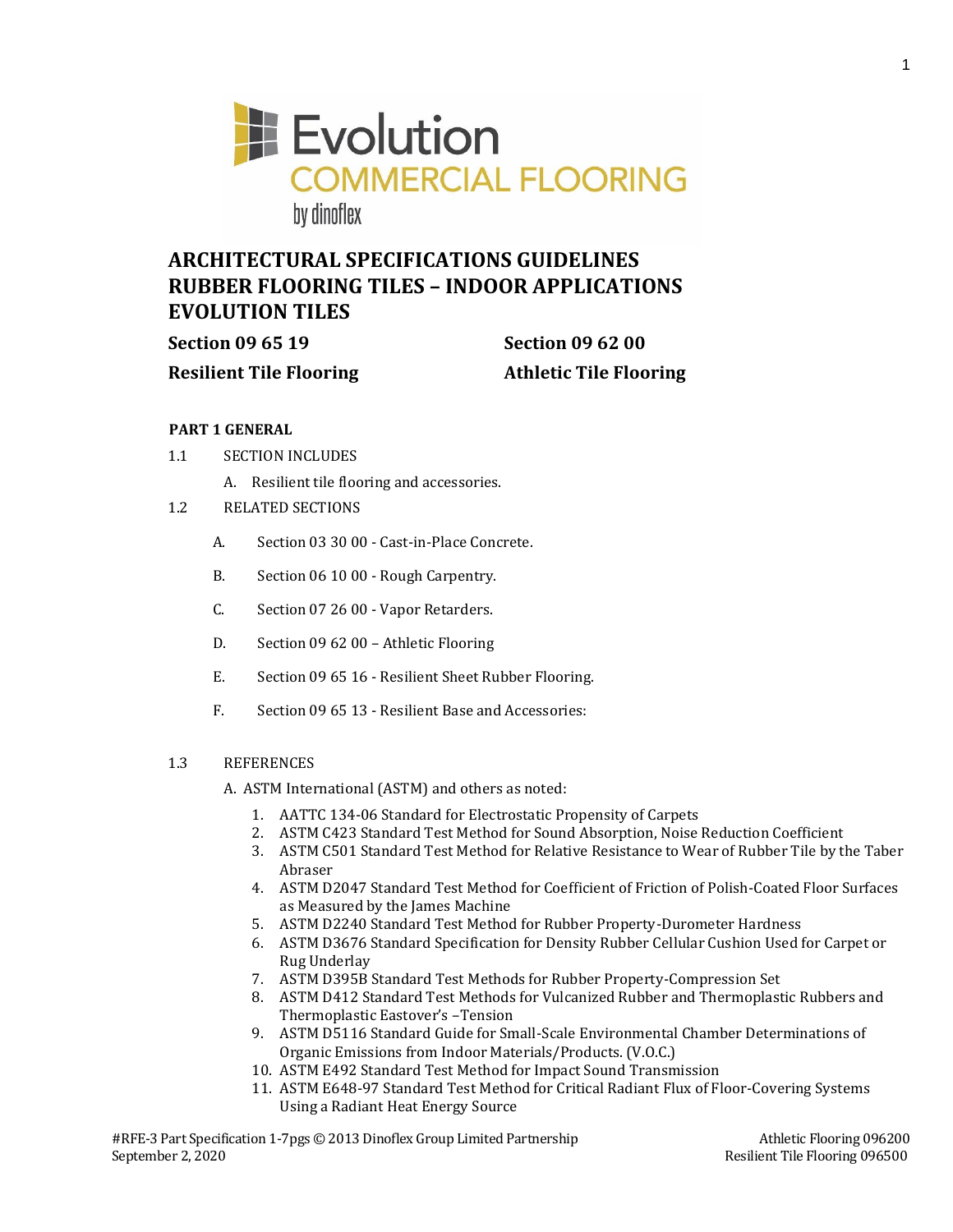- 
- #RFE-3 Part Specification 1-7pgs © 2013 Dinoflex Group Limited Partnership Athletic Flooring 096200 September 2, 2020 Resilient Tile Flooring 096500
	-
- 12. ASTM F137-03 Standard Test Method for Flexibility of Resilient Flooring Materials with Cylindrical Mandrel Apparatus
- 13. ASTM F150 Standard Test Method for Electrical Resistance of Conductive and Static Dissipative Resilient Flooring
- 14. ASTM F1914-98 Standard Test Method for Short-Term Indentation and Residual Indentation of Resilient Floor Covering
- 15. ASTM F925-97 Standard Test Method for Resistance to Chemicals of Resilient Flooring
- 16. ASTM F970-87 Standard Test Method for Static Load Limit
- 17. ASTM G21 Standard Practice for Determining Resistance of Synthetic Polymeric Materials to Fungi
- 18. Phillips Roll Chair Test Method for Numeric Rating of Surface Structure
- 19. Federal Standard 101B/NFPA 99 12-4.1.3.8 –Static Decay Test Method 4046
- 20. California Specification 01350 (CHPS Compliant for VOC Emissions) -Emission tests are performed following California Dept. of Health Services Standard Practice for the Testing of Volatile Organic Emissions from Various Sources Using Small-Scale Environmental Chambers, CA/DHS/EHLRB/R-174, 07/15/04 [\(http://www.cal-iaq.org/VOC/Section01350\\_7\\_15\\_2004\\_FINAL\\_PLUS\\_ADDENDUM-2004-](http://www.cal-iaq.org/VOC/Section01350_7_15_2004_FINAL_PLUS_ADDENDUM-2004-01.pdf)

[01.pdf\)](http://www.cal-iaq.org/VOC/Section01350_7_15_2004_FINAL_PLUS_ADDENDUM-2004-01.pdf)

## 1.4 SUBMITTALS

A. Submit under provisions of Section 01 30 00 - Administrative Requirements

B. Product Data: Provide detailed data on each product to be used including but not limited to the following information as applicable:

- 1. Preparation instructions and recommendations.
- 2. Storage and handling requirements and recommendations.
- 3. Installation methods.
- 4. Maintenance recommendations.

C. Selection Samples: For each color specified two sets of each type and color of recycled rubber flooring indicating full range of color and pattern variation.

D. Verification Samples: For each finish product specified, two 6" x 6" sets of each type and colors of recycled rubber flooring, indicating color and pattern of actual product, including variations, as proof of application compliance.

E. Closeout Submittals: Submit three copies of the following:

1. Maintenance and operation data includes - methods for maintaining installed products, and precautions against cleaning materials and methods detrimental to finishes and performance. 2. Documentation of warranty specified herein.

F. Flame Spread Certification: Submit manufacturer's certification that resilient flooring furnished for areas indicated to comply with required flame spread rating has been tested and meets or exceeds indicated or required standard.

G. MSDS: Submit manufacturer's Material Safety Data Sheets for specified adhesives/sealers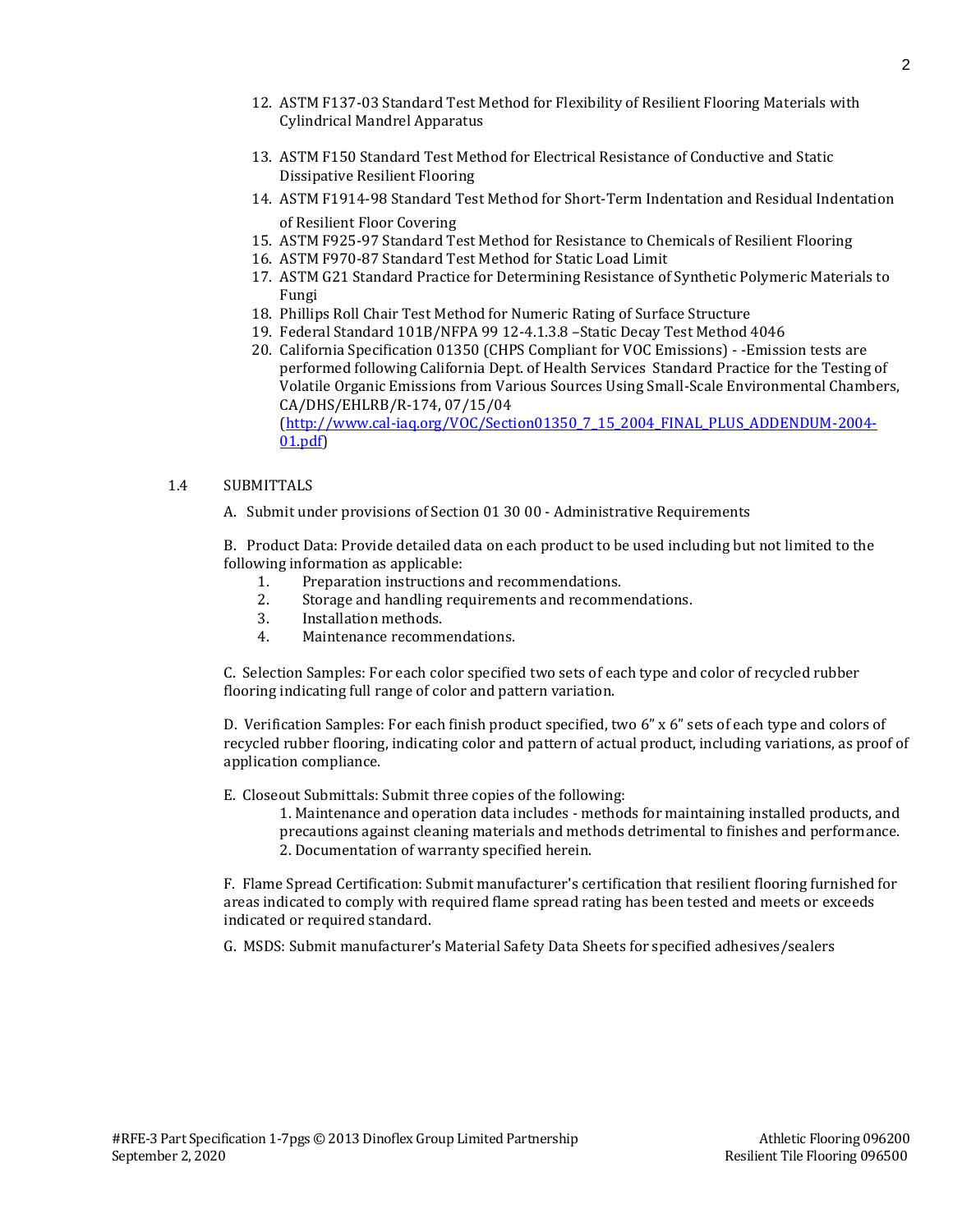## 1.5 QUALITY ASSURANCE

- A. Installer Qualifications: Minimum two years experience and completed at least three projects of similar magnitude, material and complexity. Upon request, provide project references including contact names and telephone numbers for three projects.
- B. Provide recycled rubber flooring products manufactured by a Canadian firm with a minimum of 20 years experience in the fabrication of such products, and of types equivalent to those specified.

C.Provide recycled rubber flooring products that are FloorScore® certified under the criteria developed by the Resilient Floor Covering Institute (RFCI) and certified by Scientific Certification Systems (SCS), Inc.

D. Provide products with a minimum of 10 Year Limited Manufacturer's Warranty

# 1.6 DELIVERY, STORAGE & PROTECTION

- A. Delivery: Deliver materials in manufacturer's original, unopened, undamaged wrapping and/or containers with identification labels intact clearly marking edge type, thickness, percentage of speckle and shade of color(s).
- B. Inspection: Inspect all deliveries to ensure undamaged goods, and for accurate product type for thickness, edge type, color and speckle. Contact manufacturer immediately if product is damaged or inconsistent with order specifications.
- C. Storage and Protection: Carefully handle all materials and store protected from exposure to harmful weather and at temperature conditions recommended by the manufacturer. Remove pallet banding if long term storage is required, but leave other packaging intact until acclimation is to be started.
- D. Flooring material and adhesive (if required) shall be acclimated to the installation area for a minimum of 24 hours prior to installation. See manufacturer's installation guidelines for details on proper acclimation procedures. Longer acclimation may be required if product has been stored for extended time periods.

# 1.7 PROJECT CONDITIONS

- A. Environmental Requirements/Conditions: In accordance with manufacturer's recommendations. Areas to receive flooring shall be clean, level, dry, fully enclosed, weather tight with the permanent HVAC set at a uniform temperature of at least Maintain 68F/20C degrees and less than 85F/30C continuously prior to, during and after installation, but for not less than 48 hours prior to and during, and for not less than 48 hours after installation. The flooring material shall be conditioned in the same manner prior to installation.
- B. Close spaces to traffic during rubber flooring installation and for a period of time after installation as recommended in writing by the manufacturer.
- C. Install rubber flooring materials and accessories after all other finishing operations, including painting, have been completed.
- D. Where demountable partitions and other items are indicated for installation on top of sheet resilient flooring material, install flooring material before these items are to be installed.
- E. Concrete substrates should not exceed 80 percent RH and/or 5 lbs. X 24 hrs. X 1000 sf. moisture vapor emissions rate tested in accordance to ASTM F 2170 and ASTM F 1869.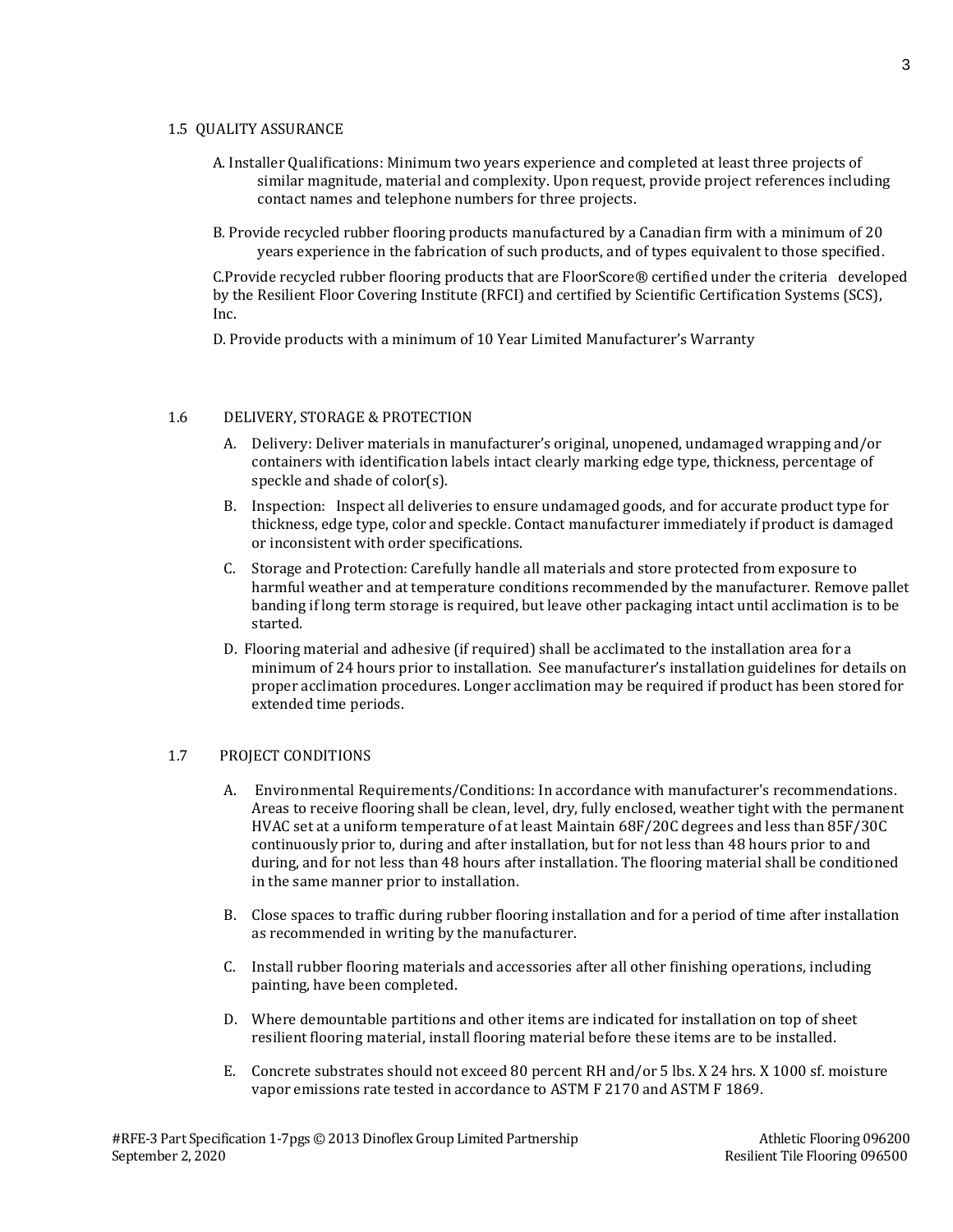## 1.8 WARRANTY

A. Warranty Period: Manufacturer's standard 10 Year Warranty against manufacturing defects.

## 1.9 EXTRA MATERIALS

A. Deliver to owner extra material of each tile type and color in the same manufactured lot, in quantities not less than 2% of total area installed for each product. Delivery, storage and protection of extra materials shall comply with manufacturers standard requirements.

# **PART 2 PRODUCTS**

## 2.1 MANUFACTURERS

- A. Acceptable Manufacturer: Dinoflex Group LP which is located at 5590-46<sup>th</sup> Avenue SE, Salmon Arm, BC Canada; Toll Free Tel: 1-877-713-1899; Fax: 1- 800-305-2109. Email: [info@dinoflex.com.;](mailto:info@dinoflex.com) Web: [www.dinoflex.com.](http://www.dinoflex.com/)
- B. Substitutions not permitted.
- C. Requests for equals will be considered in accordance with provisions of Section 01 60 00 Product Requirements

# 2.2 RESILIENT/RECYCLED RUBBER FLOORING TILES

A. Material shall be a non-vulcanized, non-laminated tile product with homogeneous color, composed of post-consumer recycled SBR (styrene butadiene rubber) combined with low odour EPDM (ethylene propylene diene monomer) rubber granules, bound with a proprietary slow-cured MDI water-based polymer. (Essential for superior elasticity and long term durability.)

- B. All tiles shall be produced in block form (not cut from rolled material) sliced and precision cut using computerized numerically controlled (CNC) water-based equipment. Thickness tolerance is a maximum of +/- 0.5mm. (Interlocking tiles must be fully reversible.)
- C. All Recycled Rubber Tiles shall be FloorScore(R) certified under the criteria developed by the Resilient Floor Covering Institute (RFCI) and certified by Scientific Certification Systems (SCS), Inc. Registration # SCS-FS-02144. (Dinoflex Group LP)
- D. Edge finish and product size shall be *(Enter specified selection)*
	- 1. Square (38" x 38")
	- 2. Interlocking (37" x 37")
	- 3. Custom Cut size to be specified
- E. Thickness shall be *(Enter specified selection)*
	- 1. Choose from: 4mm, 6mm, 8mm, 10mm, and 12mm
- F. Color(s) of speckle shall be *(Enter specified selection)*
	- 1. Choose from manufacturers list of colors
- G. Percentage of EPDM color speckle shall be *(Enter specified selection, if custom color)*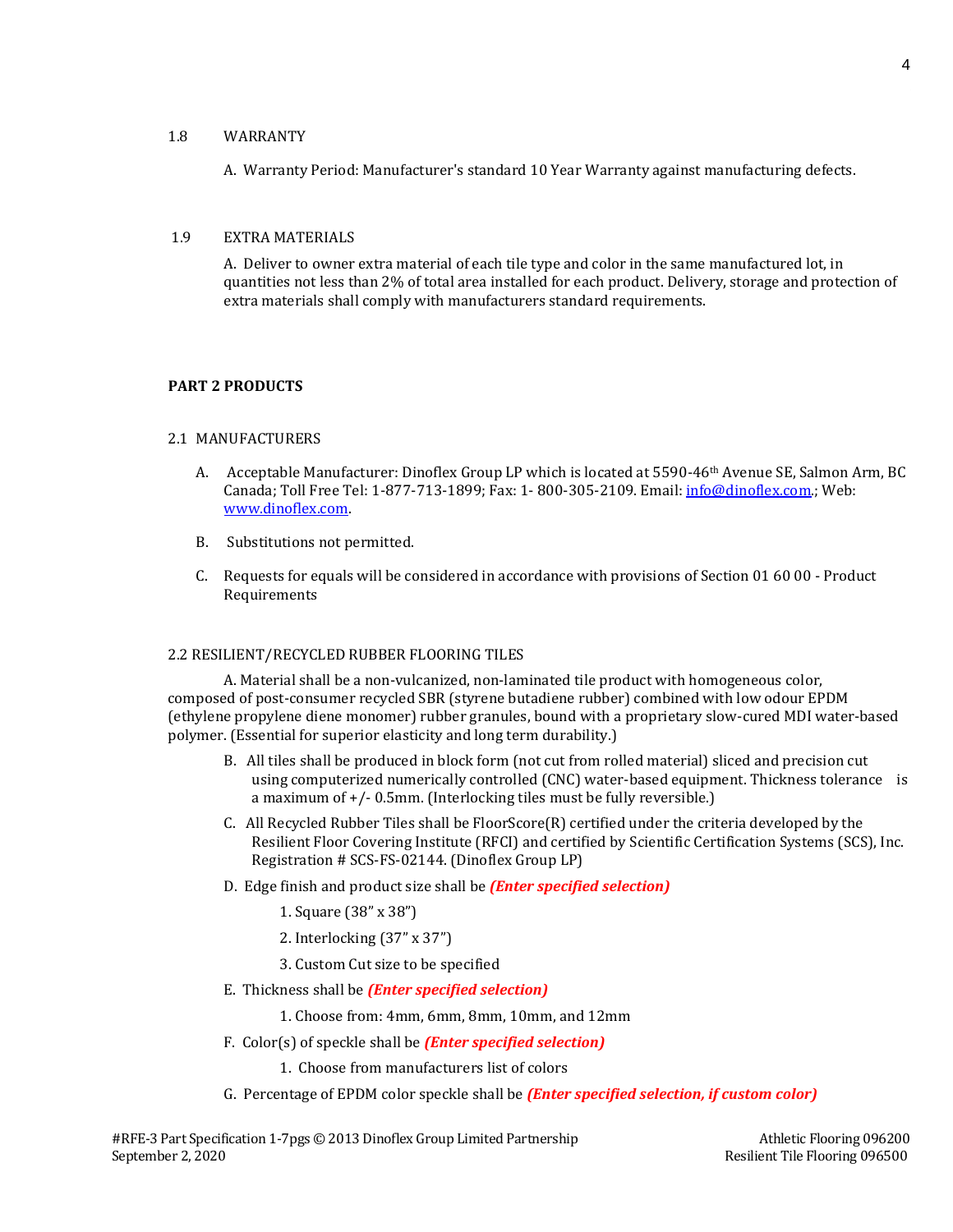# H. Physical properties shall conform to the requirements of the following minimum criteria:

## 1.Colors up to 50% Color (E43, E44, E45, E46, E58, E62, E63)

| <b>TEST PROCEDURE</b>      | <b>DESCRIPTION</b>                                              | <b>ACHIEVED VALUES</b>                   |
|----------------------------|-----------------------------------------------------------------|------------------------------------------|
|                            |                                                                 | (Subject to nominal variation)           |
| AATCC 134-06               | <b>Electrostatic Propensity</b>                                 | <b>POS 1.6 KV</b>                        |
| ASTM C501                  | Taber Abrasion (H-22)                                           | $0.8\%$ wt. Loss                         |
| ASTM D2047                 | <b>Static Coefficient of Friction</b><br>(James Machine method) | Dry 1.04, Wet 1.05                       |
| ASTM D2240                 | Hardness Shore A Durometer                                      | 64 to 65 Indentation hardness            |
| ASTM D3676                 | Density Foam Test Summary                                       | $66$ lbs/cu. ft.                         |
| ASTM D395B                 | Compression Set Under Force 96.3% recovered                     |                                          |
| ASTM D412                  | Tensile Strength                                                | 290.2 lbs/sq. in.                        |
| ASTM D5116                 | Material Emissions - VOC                                        | Pass                                     |
| ASTM E492                  | <b>Impact Sound Transmission</b>                                | 4mm - IIC 57, 8mm IIC 59                 |
| <b>ASTM E648-97</b>        | Critical Radiant Flux                                           | Call Dinoflex for results                |
| <b>ASTM F150 (NFPA 99)</b> | Electrical Resistance - Burroughs                               |                                          |
|                            | Surface to Surface                                              | $1.5 \times 1010$ ohms average           |
|                            | Surface to Ground                                               | 4.6 x 1010 ohms average                  |
| <b>ASTM F1914-98</b>       | Short Term Indentation                                          | .025 inch (6.0%) Loss                    |
| <b>ASTM F1914-98</b>       | Residual Indentation                                            | .007 inch (1.7%) Loss                    |
| <b>ASTM F970-87</b>        | Static Load                                                     | .000 inch (0.0%) residual<br>compression |
| <b>ASTM F925-97</b>        | Chemical Resistance                                             | no change                                |
| ASTM G21                   | Mold Growth on Surface                                          | No Mildew after 14 days                  |
| Other Tests:               |                                                                 |                                          |
|                            | Phillips Roll Chair Test                                        | Structure – no change                    |
| CA 01350                   | VOC Emissions - Section 01350Pass                               |                                          |

# 2. All Colors other than those listed in item 1 above

| <b>TEST PROCEDURE</b>      | <b>DESCRIPTION</b>                          | <b>ACHIEVED VALUES</b>                    |  |
|----------------------------|---------------------------------------------|-------------------------------------------|--|
|                            |                                             | (Subject to nominal variation)            |  |
| ASTM C423                  | Sound Absorption/Noise Reduction            | 4mm 0.05; 6mm 0.05                        |  |
| ASTM C501                  | Taber Abrasion (H-22)                       | $4\%$ wt. Loss                            |  |
| ASTM D2047                 | <b>Static Coefficient of Friction</b>       | Dry .85, Wet 1.01                         |  |
|                            | (James Machine method)                      |                                           |  |
| ASTM D2240                 | Hardness Shore A Durometer                  | 59 to 62 Indentation hardness             |  |
| ASTM D3676                 | Density Foam Test Summary                   | 78.3 lbs/cu. ft.                          |  |
| ASTM D395B                 | Compression Set Under Force 95.3% recovered |                                           |  |
| ASTM D412                  | Tensile Strength                            | 186 to 292 lbs/sq. in.                    |  |
| ASTM D5116                 | Material Emissions - VOC                    | Pass                                      |  |
| ASTM E492                  | <b>Impact Sound Transmission</b>            | $4mm = IIC 57 / 8mm = IIC 59$             |  |
| <b>ASTM E648-97</b>        | Critical Radiant Flux                       | Call Dinoflex for results                 |  |
| <b>ASTM F137-03</b>        | Flexibility                                 | 6mm Mandrel PASSES                        |  |
| <b>ASTM F150 (NFPA 99)</b> |                                             | Electrical Resistance - Burroughs         |  |
|                            | Surface to Surface                          | $1.9 \times 1011$ ohms average            |  |
|                            | Surface to Ground                           | 3.9 x 1011 ohms average                   |  |
| <b>ASTM F970-87</b>        | Static Load                                 | .042 inch (10.6%) residual<br>compression |  |
| <b>ASTM F925-97</b>        | Chemical Resistance                         |                                           |  |
| ASTM G21                   | Mold Growth on Surface                      | No Mildew after 28 days                   |  |
| Other Tests:               |                                             |                                           |  |
| CA 01350                   |                                             | VOC Emissions - Section 01350Pass         |  |

Copies of test reports and additional product information are available upon request.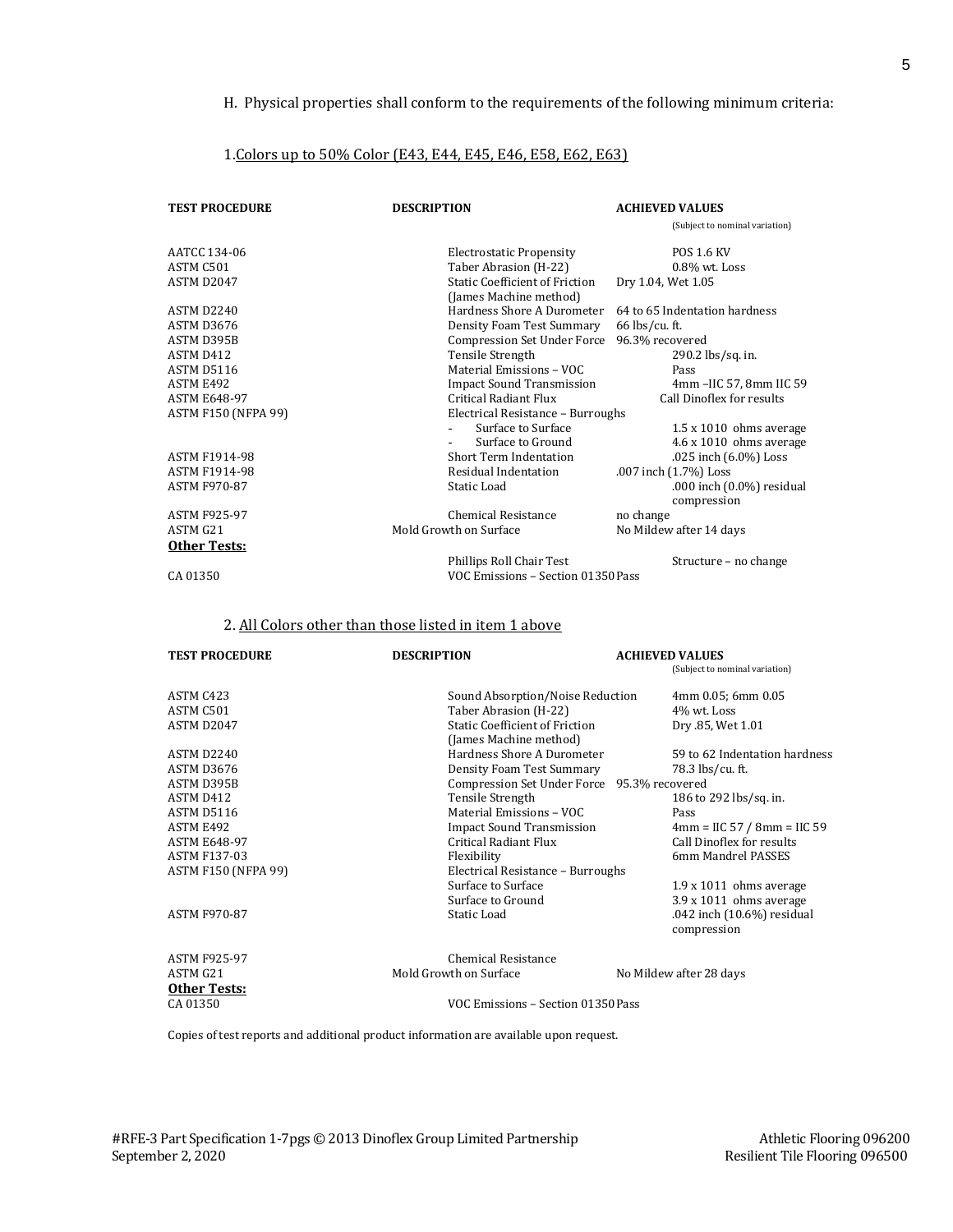#### 2.3 LOGOS AND ACCESSORIES

- A. RECYCLED RUBBER LOGO TILES *(Use this section if custom logo products are specified)*
- 1. Provide custom-manufactured recycled rubber flooring tiles, as manufactured by Dinoflex Group Limited Partnership as follows:

a. Material shall be a non-vulcanized, non-laminated tile product with homogeneous color, composed of post-consumer recycled SBR (styrene butadiene rubber) combined with low odour EPDM (ethylene propylene diene monomer) rubber granules, bound with a proprietary slow-cured MDI water-based polymer. (Essential for superior elasticity and long term durability.)

b. All tiles shall be produced in block form (not cut from rolled material) sliced and precision cut using computerized numerically controlled (CNC) water-based equipment. Thickness tolerance is a maximum of  $+/-$  0.5mm. (Interlocking tiles must be fully reversible.)

c. All Recycled Rubber Tiles shall be FloorScore(R) certified under the criteria developed by the Resilient Floor Covering Institute (RFCI) and certified by Scientific Certification Systems (SCS), Inc. Registration # SCS-FS-02144.(Dinoflex Group LP)/

d. Design, pattern, image, logo or text, percentage of speckle or shade of color(s), edge type, size and thickness shall be as indicated on the Drawings and as per approved manufacturer's shop drawings.

- e. Physical properties shall conform to the minimum requirements of Dinoflex Rubber Flooring Tiles, as specified above.
- B. ADHESIVES and SEALERS *(Use this section for square cut edge finish)*

Provide adhesives according to manufacturer' recommendations and installation guidelines for specific substrate, and use only one of the following adhesives approved by the manufacturer:

- 1. Chemrex CX-941, one-component urethane, volatile organic compound (VOC) compliant. Chemrex Sealer/Primer to reduce vapor emissions over allowable levels
- 2. Bostik Green Fusion, one-component urethane, volatile organic compound (VOC) compliant
- C. Portland based cementitious base leveler. Gypsum based not acceptable

# **PART 3 EXECUTION**

3.1 EXAMINATION

A. Inspect floor to be installed immediately upon arriving at job site; perform a moisture test.

B. Do not begin installation until substrates have been properly prepared.

C. If substrate preparation is the responsibility of another installer, notify Architect of unsatisfactory preparation before proceeding.

D. The installation of the rubber flooring shall not begin until the work of all other trades has been completed, particularly wet and overhead trades; sheet rock work, sanding and painting.

E. Areas to receive flooring shall be adequately lighted during all phases of the installation process.

# 3.2 PREPARATION

A. Ensure that substrate is dry and clean, and shall be free of depressions, raised areas or other defects that might telegraph through installed flooring.